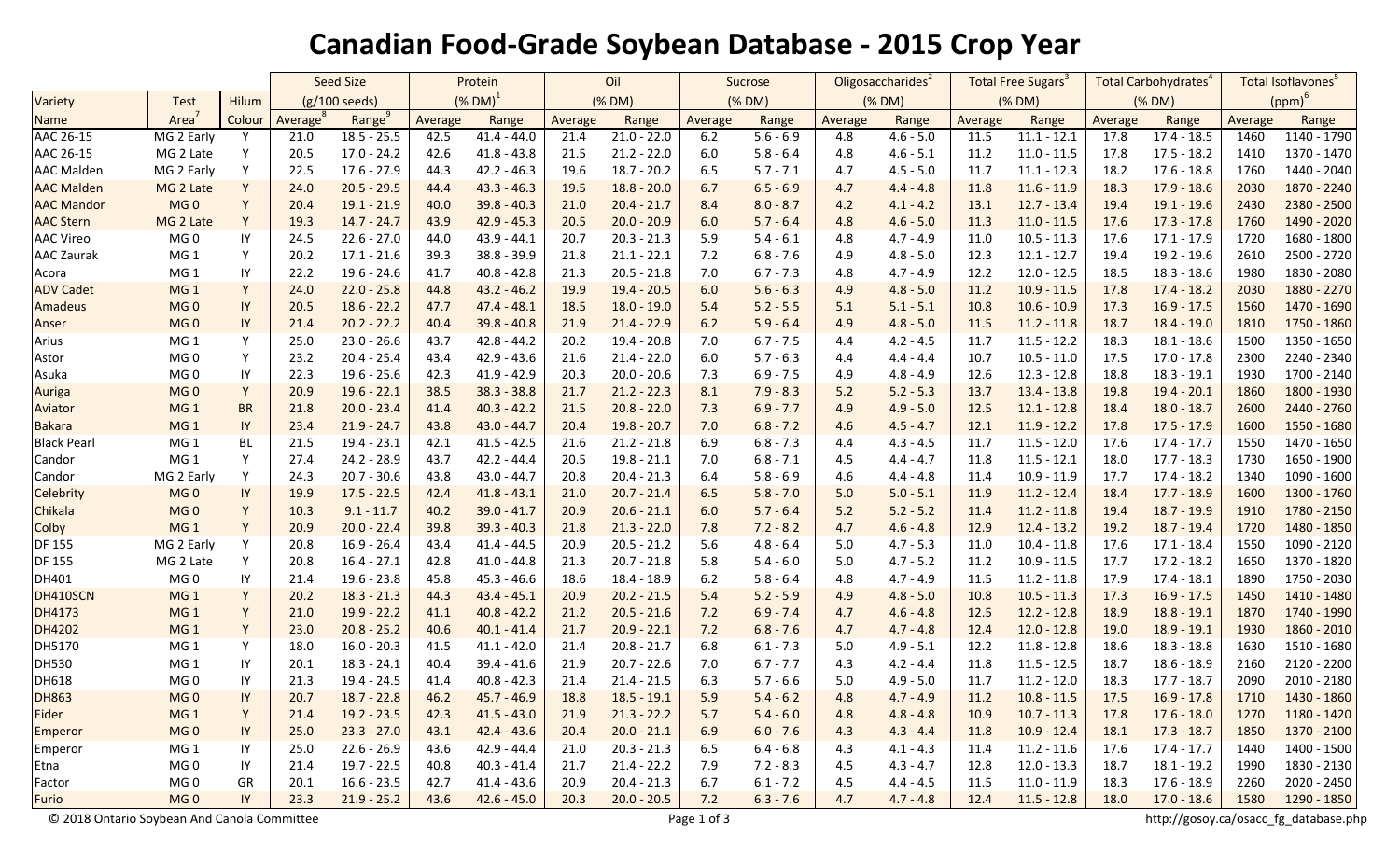## **Canadian Food-Grade Soybean Database - 2015 Crop Year**

|                     |                   |            | <b>Seed Size</b>        |               | Protein                |               | Oil     |               | Sucrose |             | Oligosaccharides <sup>2</sup> |             | Total Free Sugars <sup>3</sup> |               | Total Carbohydrates <sup>4</sup> |               | Total Isoflavones <sup>5</sup> |               |
|---------------------|-------------------|------------|-------------------------|---------------|------------------------|---------------|---------|---------------|---------|-------------|-------------------------------|-------------|--------------------------------|---------------|----------------------------------|---------------|--------------------------------|---------------|
| Variety             | <b>Test</b>       | Hilum      | $(g/100 \text{ seeds})$ |               | $(\%$ DM) <sup>1</sup> |               | (% DM)  |               | (% DM)  |             | (% DM)                        |             | (% DM)                         |               | (% DM)                           |               | $(ppm)^6$                      |               |
| <b>Name</b>         | Area <sup>7</sup> | Colour     | Average                 | Range         | Average                | Range         | Average | Range         | Average | Range       | Average                       | Range       | Average                        | Range         | Average                          | Range         | Average                        | Range         |
| Furio               | MG <sub>1</sub>   | IY         | 23.5                    | $21.8 - 26.0$ | 44.1                   | $43.7 - 44.5$ | 20.5    | $20.3 - 20.8$ | 6.9     | $6.5 - 7.4$ | 4.7                           | $4.6 - 4.8$ | 12.1                           | $11.9 - 12.6$ | 17.6                             | $17.4 - 17.9$ | 1380                           | 1260 - 1480   |
| <b>Genesis</b>      | MG <sub>0</sub>   | Y          | 22.1                    | $19.6 - 25.0$ | 40.6                   | $39.6 - 41.3$ | 21.6    | $20.9 - 22.3$ | 7.4     | $6.6 - 7.8$ | 4.6                           | $4.5 - 4.7$ | 12.3                           | $11.4 - 12.7$ | 18.9                             | $18.2 - 19.4$ | 1740                           | 1310 - 2030   |
| Gladiator           | MG <sub>0</sub>   | IY         | 23.4                    | $21.0 - 25.4$ | 44.1                   | $42.9 - 45.0$ | 19.9    | $19.5 - 20.4$ | 6.9     | $6.0 - 7.6$ | 4.5                           | $4.4 - 4.5$ | 11.7                           | $10.9 - 12.4$ | 18.0                             | $17.2 - 18.7$ | 2430                           | 1910 - 2800   |
| Grandor             | MG <sub>1</sub>   | IY         | 21.6                    | $20.5 - 24.1$ | 44.0                   | $43.7 - 44.3$ | 20.2    | $19.7 - 20.5$ | 6.3     | $5.9 - 6.7$ | 4.6                           | $4.5 - 4.7$ | 11.4                           | $11.1 - 11.8$ | 17.8                             | $17.6 - 18.0$ | 1630                           | 1440 - 1730   |
| Hana                | MG <sub>0</sub>   | Υ          | 20.4                    | $19.2 - 21.5$ | 45.4                   | $45.0 - 45.7$ | 19.6    | $19.4 - 19.7$ | 5.6     | $5.2 - 5.8$ | 5.0                           | $5.0 - 5.1$ | 11.0                           | $10.7 - 11.2$ | 17.5                             | $17.1 - 17.7$ | 1920                           | 1780 - 2010   |
| <b>Havane</b>       | MG <sub>1</sub>   | Y          | 21.7                    | $19.6 - 23.6$ | 41.6                   | $41.1 - 42.1$ | 21.3    | $20.7 - 21.8$ | 7.2     | $6.9 - 7.5$ | 4.4                           | $4.2 - 4.5$ | 12.1                           | $11.8 - 12.4$ | 18.6                             | $18.3 - 18.7$ | 1480                           | 1280 - 1590   |
| <b>HDC 1600T</b>    | MG <sub>1</sub>   | Y          | 21.7                    | $19.2 - 25.7$ | 42.6                   | $41.8 - 43.3$ | 21.5    | $20.8 - 22.2$ | 5.9     | $5.7 - 6.3$ | 5.2                           | $5.1 - 5.3$ | 11.5                           | $11.3 - 11.8$ | 17.9                             | $17.7 - 18.1$ | 1720                           | 1690 - 1770   |
| <b>HDC 1600T</b>    | MG 2 Early        | Y          | 18.0                    | $15.1 - 22.3$ | 43.9                   | $42.3 - 45.7$ | 21.2    | $20.3 - 21.6$ | 4.9     | $4.2 - 5.6$ | 5.4                           | $5.1 - 5.8$ | 10.8                           | $10.3 - 11.2$ | 17.3                             | $16.9 - 18.0$ | 1200                           | 810 - 1570    |
| <b>HDC Blake</b>    | MG <sub>1</sub>   | Y          | 26.5                    | $23.9 - 28.7$ | 42.4                   | $41.2 - 43.4$ | 20.9    | $19.8 - 21.6$ | 7.5     | $7.1 - 7.8$ | 4.4                           | $4.2 - 4.5$ | 12.2                           | $12.0 - 12.6$ | 18.4                             | $18.2 - 18.5$ | 1570                           | 1510 - 1630   |
| <b>HDC Blake</b>    | MG 2 Early        | Y          | 21.4                    | $19.4 - 24.8$ | 43.1                   | $40.8 - 44.7$ | 21.0    | $20.2 - 21.6$ | 6.7     | $6.1 - 7.4$ | 4.4                           | $4.1 - 4.8$ | 11.6                           | $11.3 - 12.1$ | 18.0                             | $17.5 - 18.7$ | 1130                           | 820 - 1430    |
| <b>HDC Carlow</b>   | MG <sub>1</sub>   | Y          | 23.8                    | $22.1 - 24.9$ | 42.6                   | $41.8 - 43.3$ | 21.6    | $20.9 - 22.2$ | 6.2     | $6.0 - 6.6$ | 4.5                           | $4.4 - 4.7$ | 11.0                           | $10.7 - 11.4$ | 17.8                             | $17.7 - 17.9$ | 2270                           | 2190 - 2350   |
| <b>HDC Goshen</b>   | MG <sub>1</sub>   | Y          | 23.3                    | $20.7 - 25.5$ | 43.3                   | $42.9 - 44.0$ | 20.4    | $19.7 - 20.7$ | 6.7     | $6.5 - 7.0$ | 5.1                           | $5.0 - 5.1$ | 12.1                           | $12.0 - 12.5$ | 18.1                             | $17.9 - 18.3$ | 1560                           | 1420 - 1640   |
| <b>HDC Goshen</b>   | MG 2 Early        | Y          | 20.6                    | $19.3 - 23.3$ | 43.8                   | $42.5 - 44.7$ | 20.4    | $20.0 - 20.8$ | 6.2     | $5.7 - 6.7$ | 5.1                           | $4.8 - 5.4$ | 11.8                           | $11.4 - 12.2$ | 17.8                             | $17.5 - 18.3$ | 1210                           | 990 - 1450    |
| <b>HS 09C02</b>     | MG <sub>0</sub>   | Y          | 21.3                    | $19.2 - 23.9$ | 41.5                   | $40.8 - 42.3$ | 20.9    | $20.7 - 21.4$ | 7.1     | $6.7 - 7.3$ | 5.0                           | $4.9 - 5.2$ | 12.5                           | $12.0 - 12.8$ | 18.9                             | $18.2 - 19.4$ | 1290                           | 1020 - 1530   |
| <b>HS 13C38</b>     | MG <sub>1</sub>   | Y          | 20.6                    | $18.7 - 22.9$ | 41.4                   | $40.9 - 42.0$ | 22.0    | $21.4 - 22.4$ | 6.6     | $6.3 - 6.9$ | 4.7                           | $4.6 - 4.8$ | 11.7                           | $11.4 - 12.1$ | 18.1                             | $18.0 - 18.2$ | 1760                           | 1720 - 1790   |
| <b>HS 21CS43</b>    | MG 2 Early        | Y          | 17.2                    | $13.6 - 21.9$ | 44.0                   | $42.9 - 45.0$ | 20.1    | $19.5 - 20.7$ | 5.4     | $4.8 - 5.9$ | 5.1                           | $4.9 - 5.3$ | 10.9                           | $10.5 - 11.3$ | 17.9                             | $17.7 - 18.4$ | 2020                           | 1740 - 2350   |
| Jari                | MG <sub>0</sub>   | IY         | 20.1                    | $18.1 - 22.6$ | 46.4                   | $45.9 - 47.3$ | 19.4    | 19.1 - 19.9   | 5.7     | $5.0 - 6.1$ | 4.9                           | $4.9 - 4.9$ | 11.1                           | $10.4 - 11.5$ | 17.1                             | $16.3 - 17.5$ | 1600                           | 1420 - 1760   |
| <b>Karra</b>        | MG <sub>1</sub>   | Y          | 21.8                    | $19.1 - 23.5$ | 42.1                   | $41.4 - 42.8$ | 20.9    | $20.4 - 21.4$ | 7.0     | $7.0 - 7.2$ | 4.9                           | $4.8 - 5.1$ | 12.3                           | $12.2 - 12.4$ | 18.4                             | $18.3 - 18.6$ | 2580                           | 2300 - 2850   |
| Kyoto               | MG <sub>0</sub>   | Y          | 20.6                    | $18.5 - 22.8$ | 43.3                   | $42.9 - 44.0$ | 20.5    | $20.4 - 20.8$ | 7.0     | $6.7 - 7.3$ | 4.7                           | $4.6 - 4.8$ | 12.1                           | $11.8 - 12.3$ | 18.0                             | $17.5 - 18.4$ | 2430                           | $2260 - 2560$ |
| <b>Marula</b>       | MG <sub>0</sub>   | Y          | 22.9                    | $21.2 - 25.0$ | 42.7                   | $42.2 - 43.5$ | 20.6    | $20.2 - 20.8$ | 6.8     | $6.1 - 7.2$ | 5.1                           | $5.0 - 5.2$ | 12.1                           | $11.4 - 12.6$ | 18.4                             | $17.8 - 18.8$ | 1660                           | 1330 - 1940   |
| Mersea              | MG 2 Early        | Υ          | 20.8                    | $17.6 - 26.0$ | 41.9                   | $40.6 - 42.5$ | 21.2    | $20.8 - 21.4$ | 6.5     | $6.0 - 7.1$ | 4.9                           | $4.7 - 5.0$ | 11.8                           | $11.4 - 12.2$ | 18.4                             | $18.0 - 19.0$ | 1310                           | $1060 - 1560$ |
| Mersea              | MG 2 Late         | Υ          | 22.8                    | $19.8 - 27.7$ | 41.0                   | $39.5 - 42.8$ | 21.8    | $21.2 - 22.6$ | 6.6     | $6.5 - 6.7$ | 4.8                           | $4.6 - 5.0$ | 11.9                           | $11.8 - 12.0$ | 18.5                             | $18.2 - 18.8$ | 1460                           | 1200 - 1600   |
| Meteor              | MG <sub>0</sub>   | IY         | 21.2                    | 18.9 - 23.4   | 46.3                   | $45.6 - 47.2$ | 18.5    | $18.3 - 18.7$ | $6.2$   | $5.7 - 6.5$ | 4.8                           | $4.7 - 4.9$ | 11.5                           | $11.2 - 11.8$ | 17.8                             | $17.1 - 18.1$ | 1920                           | 1610 - 2120   |
| <b>Misty</b>        | MG <sub>0</sub>   | IY         | 19.1                    | $18.1 - 20.5$ | 42.3                   | $42.0 - 42.5$ | 20.3    | $19.9 - 20.6$ | 6.3     | $5.9 - 6.6$ | 4.9                           | $4.9 - 4.9$ | 11.6                           | $11.1 - 11.9$ | 18.8                             | $18.4 - 19.0$ | 2220                           | 2100 - 2300   |
| <b>Narita</b>       | MG <sub>0</sub>   | IY         | 23.5                    | $20.1 - 26.9$ | 42.6                   | $42.5 - 42.7$ | 21.1    | $20.7 - 21.7$ | 6.7     | $6.4 - 7.0$ | 4.7                           | $4.6 - 4.8$ | 11.9                           | $11.7 - 12.1$ | 18.1                             | $17.7 - 18.3$ | 1440                           | 1320 - 1650   |
| <b>Neptune</b>      | MG <sub>0</sub>   | IY         | 23.2                    | $21.6 - 25.2$ | 41.2                   | $40.6 - 42.1$ | 21.4    | $21.1 - 21.7$ | 7.2     | $6.6 - 7.7$ | 4.7                           | $4.7 - 4.8$ | 12.4                           | $11.8 - 12.8$ | 18.6                             | $17.9 - 19.0$ | 2180                           | 2010 - 2360   |
| <b>OAC Avatar</b>   | MG <sub>1</sub>   | Υ          | 21.5                    | $19.1 - 23.6$ | 41.1                   | $40.1 - 41.6$ | 21.2    | $20.7 - 21.6$ | $7.1\,$ | $6.9 - 7.4$ | 4.8                           | $4.8 - 4.9$ | 12.2                           | $12.0 - 12.4$ | 18.9                             | $18.8 - 19.1$ | 2530                           | 2360 - 2820   |
| <b>OAC Brooke</b>   | MG 2 Early        | Υ          | 21.9                    | $17.9 - 27.2$ | 41.7                   | $40.6 - 42.9$ | 21.3    | $20.9 - 21.8$ | 6.8     | $6.2 - 7.5$ | 4.6                           | $4.4 - 4.9$ | 12.1                           | $11.6 - 12.6$ | 18.4                             | $18.0 - 18.9$ | 1430                           | 1180 - 1720   |
| <b>OAC Brooke</b>   | MG 2 Late         | Υ          | 21.8                    | $17.5 - 27.6$ | 41.8                   | $40.5 - 42.9$ | 21.6    | $21.3 - 22.1$ | 6.7     | $6.3 - 7.1$ | 4.6                           | $4.3 - 5.0$ | 11.9                           | $11.6 - 12.1$ | 18.1                             | $17.9 - 18.4$ | 1310                           | 1140 - 1470   |
| <b>OAC Calypso</b>  | MG <sub>1</sub>   | IY         | 22.5                    | $20.1 - 23.7$ | 38.2                   | $36.7 - 39.8$ | 22.3    | $21.6 - 22.9$ | 7.1     | $6.8 - 7.4$ | 4.9                           | $4.8 - 5.1$ | 12.3                           | $12.0 - 12.9$ | 19.6                             | $19.2 - 20.0$ | 2900                           | 2660 - 3180   |
| <b>OAC Champion</b> | MG <sub>0</sub>   | IY         | 22.5                    | $21.1 - 24.6$ | 44.0                   | $43.9 - 44.1$ | 20.6    | $20.3 - 21.0$ | 5.6     | $5.2 - 5.8$ | 4.9                           | $4.8 - 4.9$ | 10.9                           | $10.6 - 11.2$ | 17.6                             | $17.2 - 17.9$ | 1680                           | 1580 - 1760   |
| <b>OAC Drayton</b>  | MG <sub>0</sub>   | <b>LBR</b> | 20.3                    | $17.1 - 23.0$ | 38.5                   | $37.8 - 39.1$ | 22.4    | $22.1 - 22.6$ | 6.5     | $6.0 - 6.8$ | 5.1                           | $5.0 - 5.1$ | 11.9                           | $11.4 - 12.2$ | 19.3                             | $18.8 - 19.7$ | 3280                           | 3020 - 3610   |
| OAC Durham          | MG <sub>0</sub>   | Y          | 22.5                    | $19.7 - 25.0$ | 41.4                   | $40.4 - 42.7$ | 20.7    | $20.4 - 21.0$ | 8.1     | $7.1 - 8.5$ | 4.3                           | $4.3 - 4.4$ | 12.9                           | $12.0 - 13.4$ | 18.8                             | $18.0 - 19.3$ | 2290                           | 1980 - 2460   |
| OAC Eve             | MG <sub>0</sub>   | IY         | 22.9                    | $20.9 - 25.1$ | 41.7                   | $41.5 - 42.0$ | 20.2    | $19.9 - 20.8$ | $7.5$   | $6.9 - 8.0$ | $5.1$                         | $5.0 - 5.2$ | 12.9                           | $12.4 - 13.4$ | 19.1                             | $18.7 - 19.4$ | 2050                           | 1690 - 2370   |
| <b>OAC Kent</b>     | MG 2 Early        | Y          | 21.0                    | $18.5 - 25.2$ | 42.3                   | $40.6 - 43.7$ | 22.3    | $21.4 - 22.9$ | 5.9     | $5.6 - 6.1$ | 4.8                           | $4.6 - 5.1$ | 10.9                           | $10.7 - 11.2$ | 17.7                             | $17.3 - 18.3$ | 1080                           | 720 - 1340    |
| <b>OAC Kent</b>     | MG 2 Late         | Y          | 21.0                    | $16.7 - 27.6$ | 41.9                   | $40.6 - 43.7$ | 22.8    | $22.4 - 23.4$ | 5.8     | $5.7 - 5.9$ | 4.8                           | $4.6 - 4.9$ | 10.8                           | $10.4 - 11.0$ | 17.6                             | $17.2 - 17.9$ | 1220                           | $1050 - 1400$ |
| <b>OAC Lakeview</b> | MG <sub>0</sub>   | Y          | 21.1                    | $18.7 - 23.7$ | 39.6                   | $39.0 - 39.9$ | 21.9    | $21.5 - 22.6$ | 7.5     | $7.2 - 7.8$ | 4.6                           | $4.6 - 4.7$ | 12.5                           | $12.0 - 12.8$ | 19.3                             | $18.7 - 19.8$ | 2470                           | 2230 - 2650   |
| <b>OAC Marvel</b>   | MG 2 Early        | Y          | 20.8                    | $18.1 - 24.7$ | 43.2                   | $41.4 - 44.4$ | 20.8    | $20.3 - 21.4$ | 6.1     | $5.6 - 6.7$ | 5.1                           | $4.9 - 5.3$ | 11.6                           | $11.2 - 11.9$ | 17.9                             | $17.5 - 18.6$ | 1270                           | $1030 - 1680$ |
| <b>OAC Marvel</b>   | MG 2 Late         | Y          | 20.2                    | $15.5 - 26.9$ | 43.8                   | 42.7 - 45.7   | 20.5    | $20.3 - 21.0$ | 6.0     | $5.9 - 6.0$ | 5.1                           | $4.9 - 5.5$ | 11.5                           | $11.2 - 12.0$ | 17.7                             | 17.0 - 18.2   | 1330                           | 1310 - 1350   |
| <b>OAC Morden</b>   | MG 0              | BF         | 20.2                    | $17.9 - 22.3$ | 39.5                   | $38.9 - 40.0$ | 22.6    | $22.0 - 23.2$ | 7.3     | $7.2 - 7.4$ | 4.4                           | $4.4 - 4.5$ | 12.0                           | 11.9 - 12.2   | 19.0                             | 18.9 - 19.1   | 2370                           | 2250 - 2520   |

© 2018 Ontario Soybean And Canola Committee Page 2 of 3 http://gosoy.ca/osacc\_fg\_database.php